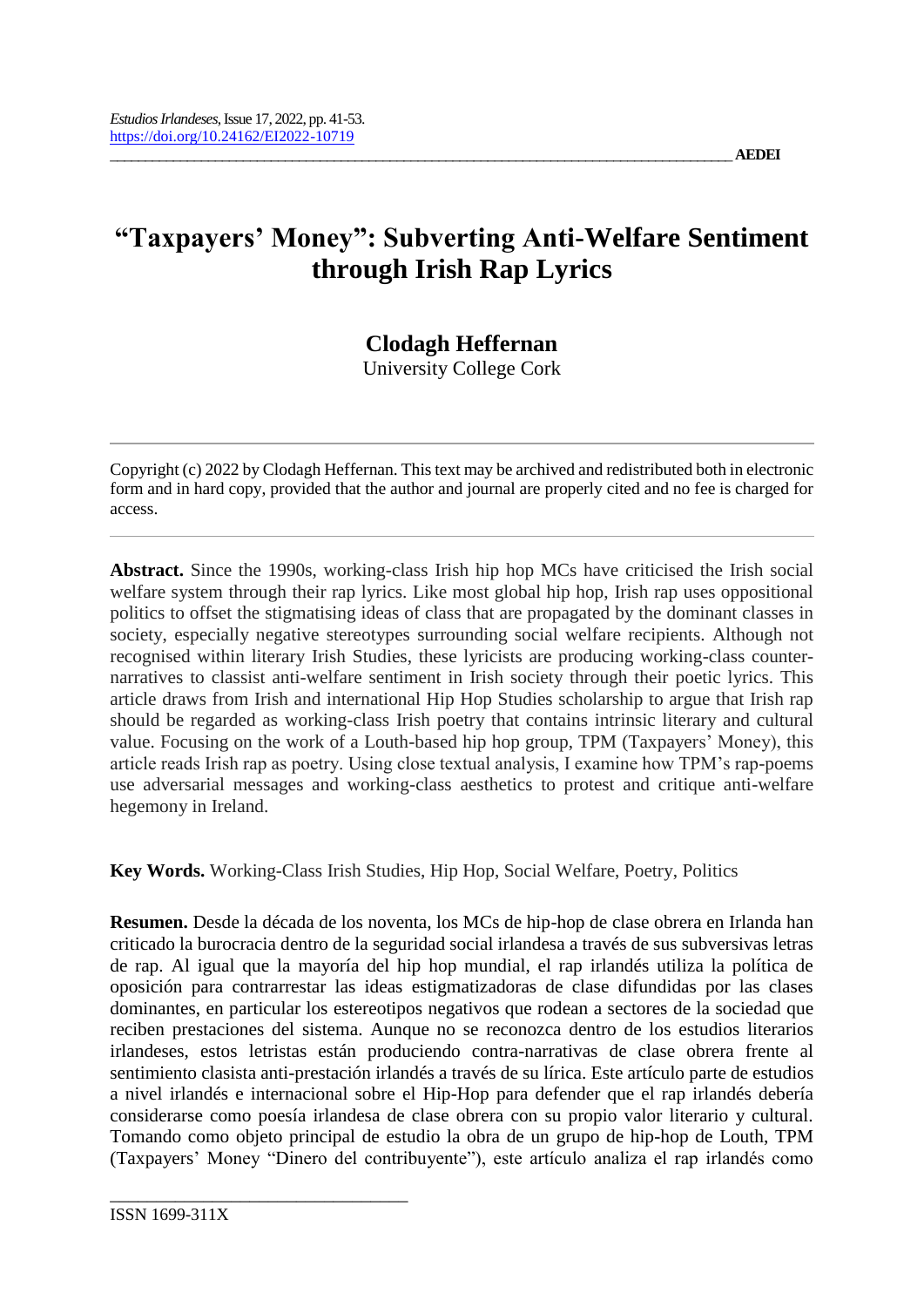poesía. Utilizando un análisis textual detallado, se examina cómo los poemas de rap de TPM utilizan mensajes de lucha y la estética de la clase obrera a modo de protesta y crítica de la hegemonía anti-prestación en Irlanda.

**Palabras clave.** Clase obrera, Irlanda, hip hop, prestación social, poesía, política

#### **Introduction**

Ireland's rich history of oral storytelling is naturally imbricated in the country's music, and working-class Irish life has long found expression through various musical forms. John Moulden asserts that traditional Irish folk music has enabled Ireland's working class to tell their stories throughout history, creating a "sub-literature" that was "highly expressive and at the centre of sociability; the highest form of verbal art easily accessible to the poor":

[V]ernacular creativity was a many-handed affair, democratic and communally owned, and without any sense that it came 'from above'. The expression was fully vernacular, often locally based and within the range of people's own experience they may have known the song-maker. This was a face-to-face experience, social and shared, unlike solitary reading. (2018: 103-04)

Moulden's discussion focuses on traditional Irish ballads of the eighteenth and nineteenth centuries, but his observations also have relevance to contemporary working-class music culture in Ireland, particularly hip hop/rap. The hip hop/rap genre is not typically associated with Ireland, and its significance to Irish working-class culture has yet to be fully explored. The genre originated in impoverished black communities in New York in the 1970s; correspondingly, hip hop in Ireland is produced almost exclusively by young working-class people. Moreover, the storytelling style of traditional Irish folk musicians is comparable to that of the black MC's of New York City's Bronx in the 1970s. Tricia Rose, the American sociologist widely credited with having pioneered Hip Hop Studies, has dedicated much of her career to analysing rap's "ability to use the powerful tradition of black oration and storytelling to render stylistically compelling music dealing with the pleasures and pains lived by those with the least" (2008: ix-x). Similarly to their historical predecessors  $-$  both the Irish folk-music makers of old and the black-American MCs of the twentieth century  $-$  young Irish rap lyricists express the realities of working-class life by prioritising the representation of the local and the communal, as well as through using a vernacular that is grounded in Irish working-class experience.

As noted by Jeffrey O.G Ogbar, hip hop scholarship has found its place in several academic disciplines, including literary criticism: "Since the early 1990s, sociologists, literary critics, and scholars of American studies, African American studies, and cultural studies have added to the expanding corpus of hip hop studies" (2007: 3). Unsurprisingly, the literary evaluation of rap lyrics has thus far been led by American scholars and has dealt primarily (although not exclusively) with American hip hop. Comparatively, no Irish Studies scholar has produced a thorough and sustained literary critique of Irish hip hop to date. Inspired by the work of American hip hop scholar Alexs Pate, this article holds that Irish rap lyrics can be fruitfully "read" as poetry. Pate asserts that "many rappers use complex techniques of poetic structure in their work", and he regrets that "these poets are not often given credit in the world of poetry and art for what they do" (2010: xv). Of course, poetry forms an integral part of Irish literary history and the country's reputation as a home to many poets has been widely discussed. Yet, the scholarly community does not currently recognise Ireland's rap MCs as a noteworthy cohort

*Estudios Irlandeses*, Issue 17, 2022, pp.41-53. ISSN 1699-311X. Clodagh Heffernan.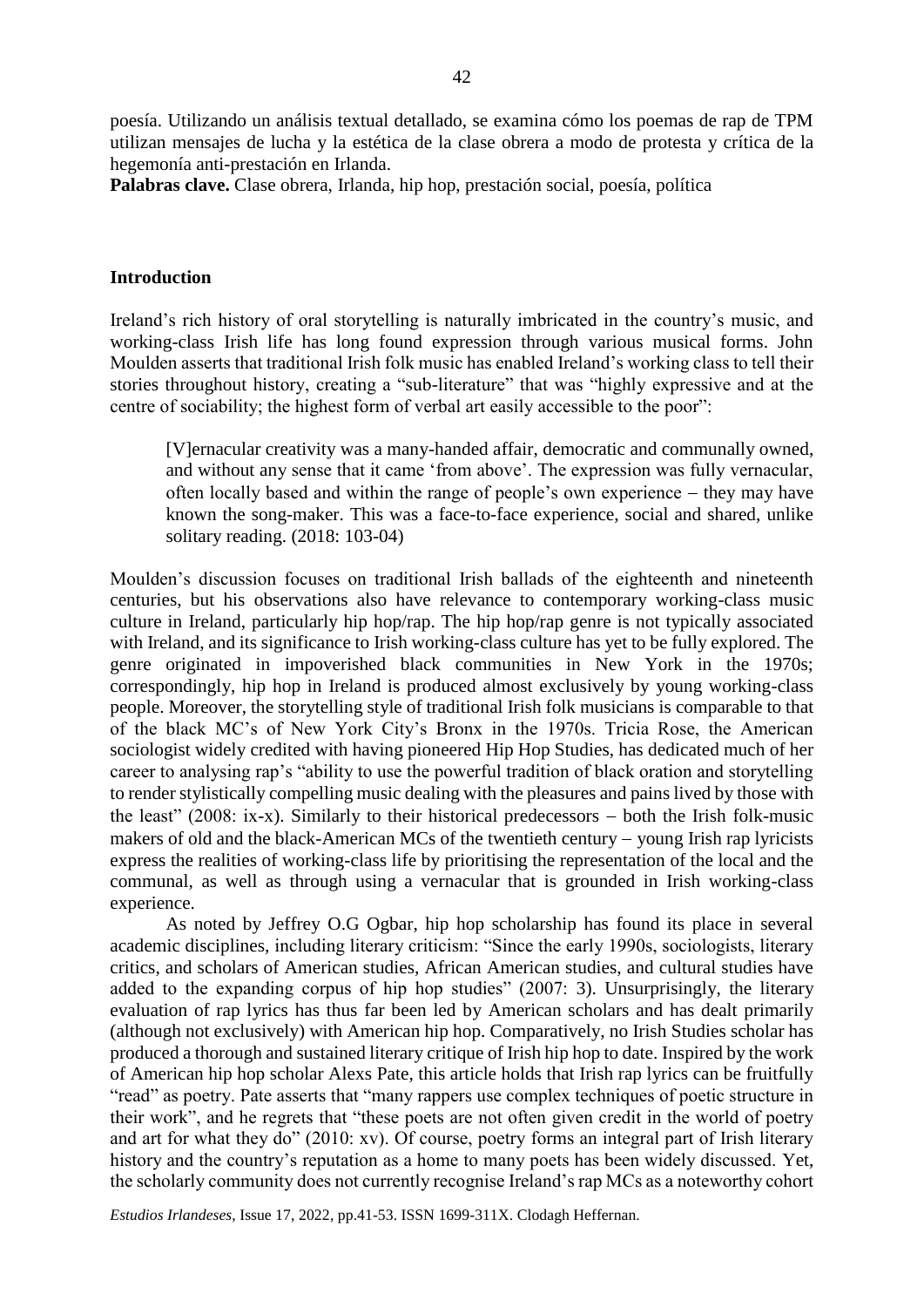of working-class writers operating within the wider sphere of Irish poetry. This is an unfortunate elision within Irish Studies, especially considering the fine poetic quality of this work and the insights into working-class youth culture that Irish hip hop provides. If the bygone folk-music lyrics of Ireland's working-class can reasonably be said to constitute as "sub-literature", as Moulden has suggested, then contemporary Irish rap should be afforded a similar status. With its working-class roots, oral-poetic dispositions, and adversarial messages, Irish rap forms a crucial part of the tradition of subversive Irish working-class poetry.

#### **Cultural Context(s) of Irish Hip Hop and the Social Welfare Theme**

Considering the lack of scholarship concerning Irish rap, it is useful to start by briefly outlining the genre's cultural context in Ireland. Hip hop became popular in Ireland during the 1980s, a result of Irish diasporic links with US cities, as well as the circulation of rap mixtapes and influential hip hop films. By the 1990s, "thriving underground scenes had formed across the island" and Irish hip hop production has grown exponentially ever since (Rollefson 2021: 226). J. Griffith Rollefson, an American musicologist working in Ireland, is currently carrying out research that will hopefully give rise to scholarly conversations around Irish rap. Rollefson is the Principal Investigator of the ongoing "Hip Hop Interpellation" project, which is engaging with communities on six continents to uncover the nature of hip hop "knowledge flows", to include an examination of Irish hip hop culture. Rollefson argues "that hip hop spreads, not as a copy of the African American original, but through its performance of knowledge, emerges as an always already constituent part of local knowledge and practice" (2021: 225). He performs close textual analyses of rap lyrics to demonstrate "how Irish artists have dug down deep and found hip hop where they're at, how hip hop has left and is leaving its imprint in the local cultural firmament, how au/oral traditions the world over are finding hip hop at the core of their local praxis" (Rollefson 2021: 234-35). As a case study in how Irish hip hop engages with working-class experience, this article will consider how Irish rap addresses negative stereotypes relating to welfare recipients.

Social welfare has emerged as a pressing concern within Irish hip hop, constituting one of the major ways in which rap MCs articulate working-class perspectives on socio-political issues in contemporary Ireland. Irish rap corresponds to Christopher Deis' observation that "hip hop music can be understood to be a type of social soundtrack or informal barometer for a society or community's mood and sentiments", particularly when one considers the articulation of life on the dole in Irish hip hop (2010: 199). The most accomplished work in the genre produces openly defiant and insightful critiques of the centre-right political establishment and classist anti-welfare sentiment. Perhaps the earliest example of the welfare theme can be attributed to ScaryÉire, a revolutionary hip hop crew which formed in Dublin in 1990. In their 1994 track "Dole Q", they express the feeling of discrimination suffered by the welfare class and complain about the difficulty of simply obtaining one's welfare payment: "good Jaysus, bless us and save us, / it'd sicken your hole. / The things you have to go through to get your fuckin' dole". Themes of welfare injustice have persisted in Irish rap, evident in the lyrics of many contemporary Dublin MCs, including Ballyfermot's Coleman and Finglas native Temper-Mental MissElayneous, Ireland's best-known woman rapper. Social welfare is also evoked in Northern Irish rap, with comedic Belfast rapper Wee Goose describing a father's efforts at welfare fraud, a topic that I will discuss later. Arguably the most politically charged treatment of the social welfare theme in Irish hip hop occurs in the music of County Louth's TPM, and for this reason, the rest of this article will focus on the work of this specific rap group.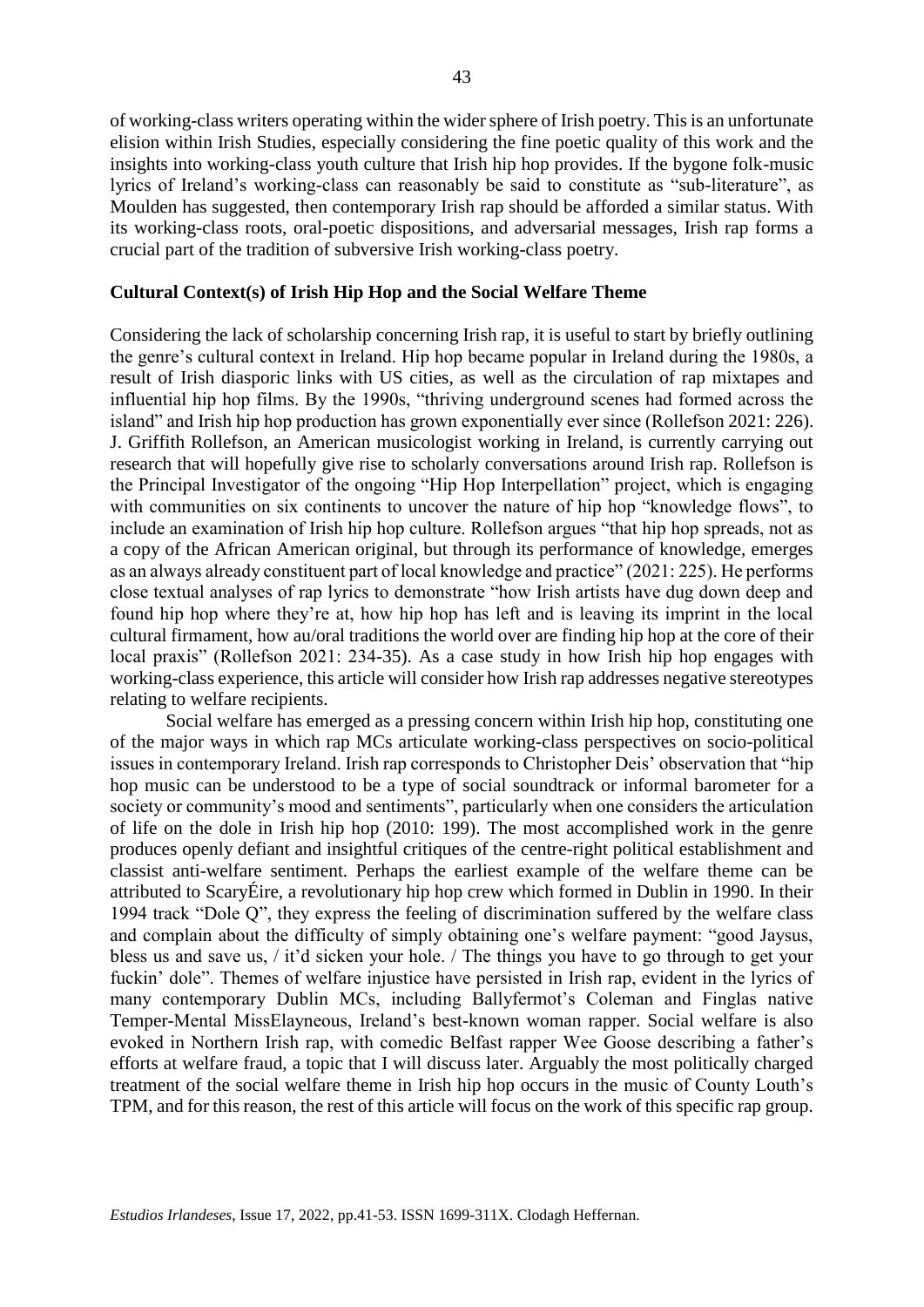#### **TPM (Taxpayers' Money)**

TPM is effectively the hip hop offshoot of The Mary Wallopers, an anti-capitalist folk band from County Louth. The Mary Wallopers is made up of Charles and Andrew Hendy, two brothers from Dunleer, and their friend Sean McKenna. Since releasing their folk EP, *A Mouthful of the Mary Wallopers* (2019), the band has become perhaps the best-known contemporary folk outfit in Ireland. The Mary Wallopers have been the subject of several articles in national newspapers, preformed on prime-time late-night Irish television programmes, and have accumulated a sizable fanbase through their popular internet livestream performances. The band members regularly discuss the working-class politics from which Irish folk music originated, emphasising the subversive power of the folk genre and rejecting contemporary commercial folk music's tendency to remain "very twee and very safe" (cited in *The Irish Times* 2021). TPM is a political/comedic rap duo comprised of Charles and Andrew Hendy. The Hendy brothers' outlook on the subversive potential of folk music largely corresponds with their understanding of the rap genre. In a 2021 interview with *The Irish Times*, Charles explains that "any music we enjoy is very honest": "Grandmaster Flash and The Message, it's about his life and what's around him. And that's where hip-hop really blossoms and it's the same with punk and it's the same with folk. Anything that's kind of DIY" (cited in *The Irish Times* 2021). In the same interview, Charles describes how the "the biggest influence" on the lyrical content of both The Mary Wallopers and TPM has "always been reactionary stuff to poverty", with Andrew elaborating that they are "more inclined to write about stuff that annoys [them] than write songs about clouds or whatever" (cited in *The Irish Times* 2021). Accordingly, the musical content of both The Mary Wallopers and TPM suitably encapsulates the potential for both genres to operate as spaces for anti-capitalist and working-class expression in contemporary Ireland. As Charles explains, "TPM is more in-your-face, but to us there isn't much difference in the actual politics" (cited in *The Irish Times* 2021).

One of the major ways in which the Hendy brothers challenge the perception of poverty in Irish society is by using their TPM lyrics to articulate their experience of life on the dole in County Louth. The majority of TPM's raps make explicit reference to the experience of the social welfare system, and "dole life" is the very social condition from which TPM arose. The band attained national recognition with their viral hit "All the Boys on the Dole" in 2015. Their online *Bandcamp* page reveals the inspiration behind the track:

All the Boys on the Dole was written in a slump of depression, sitting in a broken car with no money, nowhere to go and no end in sight. It is a response to the idea that if you are in our situation you are worthless. You are NOT worthless. [capitalisation in original] (TPM *Bandcamp*: n.d)

Furthermore, the band's name is an acronym for "Taxpayers' Money". Any working-class person can easily discern what TPM's name is referencing: the enraged comments of those members of the middle class who gripe about their tax money being used to fund the welfare state and the "feckless" lifestyles of people on the dole. The phrase "taxpayers' money" is therefore redolent of anti-welfare sentiment, and we will later consider how this has manifested in Ireland's popular culture through hostile "welfare fraud" initiatives by Ireland's political elites. TPM's choice of name is thus emblematic of a mischievous and defiant response to the higher social classes that would most certainly abhor the controversial messaging of their dole tracks. Ergo, the group deliberately mock anti-welfare sentiment through shamelessly reappropriating "taxpayers' money" as a badge of honour. The subversive function of TPM's name is consistent with the content of their rap-poems, demonstrating how "words spoken [in hip hop] can oppose existing ideas and supplant them with new ones" (Pate 2010: 27). TPM's

*Estudios Irlandeses*, Issue 17, 2022, pp.41-53. ISSN 1699-311X. Clodagh Heffernan.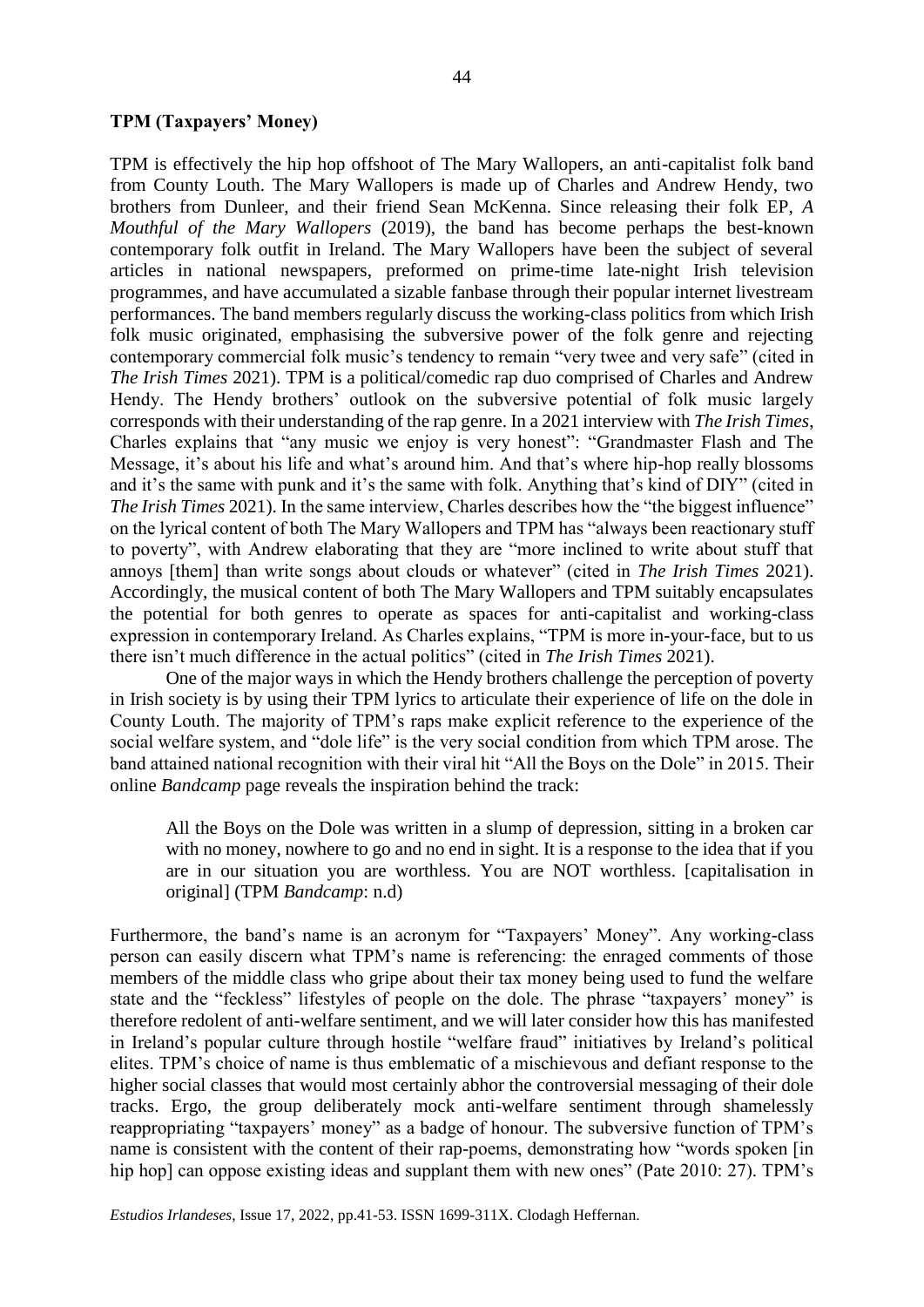radical lyrics succeed in creating counter-narratives to anti-welfare discourse that denigrates the welfare class as "worthless". This is manifested in their two most politically confronting tracks: "All the Boys on the Dole" and "TPM Don't Have Your Money".

# *All the Boys on the Dole* **(2015)**

As previously mentioned, "All the Boys on the Dole" was TPM's breakout song, and the attention that it garnered through online media platforms ultimately led the Hendy brothers to establish themselves as a hip hop group. Speaking to a reporter for *Totallydublin.ie*, Andrew recollected the experience:

We made our first song and we weren't a band or anything and two days later I was busking [with The Mary Wallopers] and then me and Charles played All the Boys on the Dole. Some young lad recorded it on his mobile phone and suddenly it went viral. Then we had all these newspapers asking after our name. (cited in McDermott 2019)

This reflects the significance of technology and mass-media culture to the effective dissemination of underground hip hop. Robert Shusterman emphasises how mass media benefits rappers by preserving the essential oral and performative quality of rap: "lyrics cannot be adequately conveyed in mere written form, divorced from their expressive rhythm, intonation, and surging stress and flow" (2000: 209). The viral appeal of the "All the Boys on the Dole" can be attributed to the Hendy brothers' comically impudent rhymes and intonation, all of which are enhanced by their guttural Dunleer accents. This in turn attracted mainstream media attention which allowed their oppositional message to be heard by all social classes in Ireland. This recalls Shusterman's observation that

Only through the mass media could hip hop become a very audible voice in our popular culture, one which middle America would like to suppress since it often stridently expresses the frustrating oppression of ghetto life and the proud and pressing desire for social change. (2000: 209)

In the context of TPM and Ireland, mass-media culture enabled the Hendys to bring the taboo lives of young working-class men into the spotlight, critiquing social-welfare stigma in the process.

"All the Boys on the Dole" can be "read" as a working-class party anthem, an Irish example of hip hop's ability to "establish a space for pleasure and release in a system of political economy that [marginalises] poor and working-class youth" (Deis 2015: 196). While the lyrics describe how dole life is "always a struggle", the prevailing attitude is the sense of camaraderie that comes when young men unite to reject welfare stigma, instead opting to celebrate the forbidden freedom that comes with unemployment. There is a sense of conflict in the first verse as Andrew articulates the anxiety of "waiting for dole day" and the anger provoked by the classist attitude of the administrator at the dole office:

Everyday I'm on the same page, waiting for dole day, thinkin' bout tick that I have to pay. The woman in the window, harassin me! "Why can't you get a job and be like me?!" [lyrics reproduced as they appear on *Bandcamp*]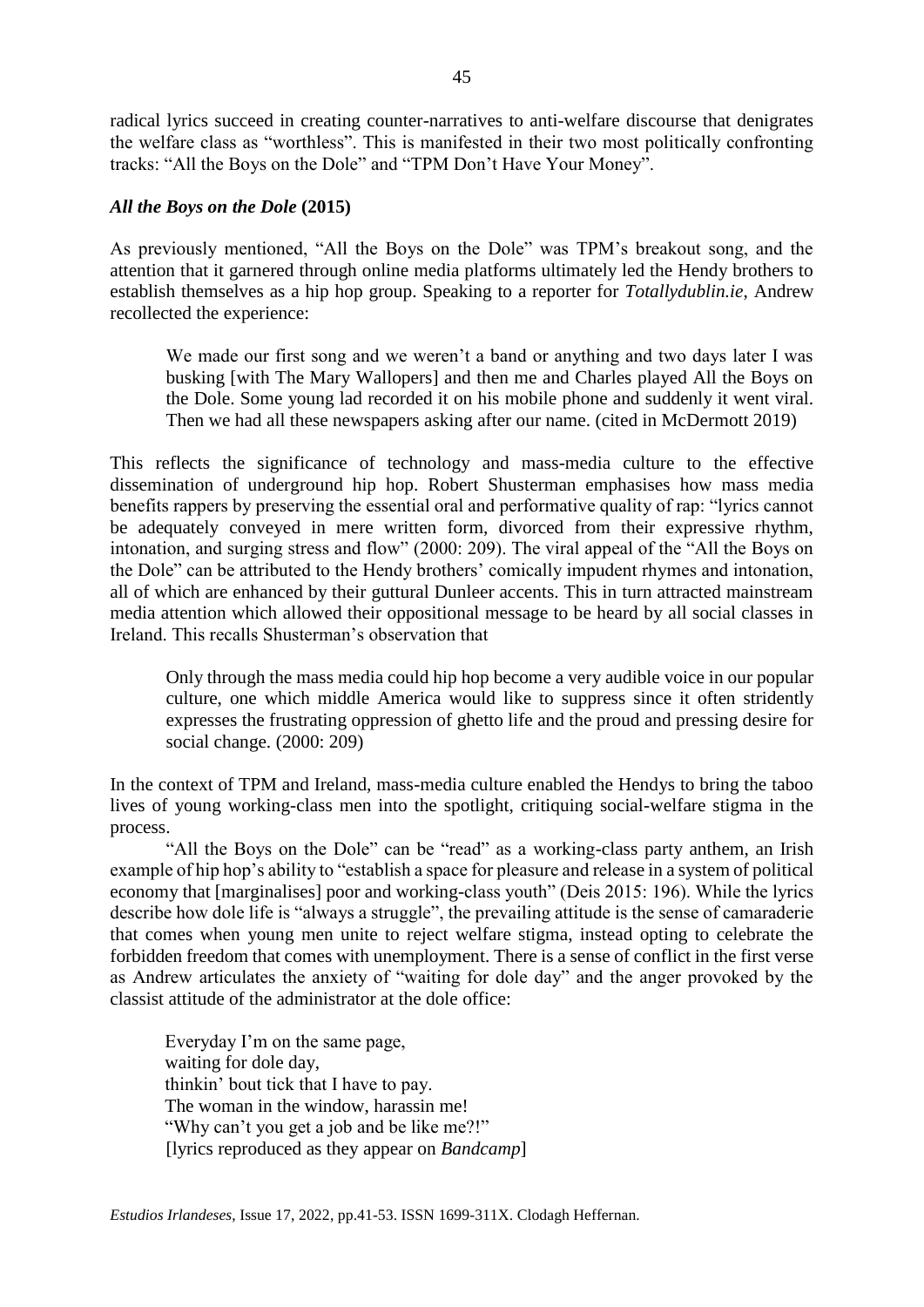TPM's rap-poem evokes the "everyday" financial hardship suffered by those reliant on the welfare system, and the disdainful attitudes of welfare officials. One of the most interesting aspects of the first verse is TPM's evocation of the idiom "to buy something on tick", which means to purchase something on credit; the "tick" is short for the "ticket" that records a person's debt. Tick culture remains a crucial strategy of resistance throughout impoverished areas in Ireland, enabling working-class communities to operate loan systems between neighbours and community vendors such as the coal man, the milk man, and the bin man. However, I posit that the mention of "tick" in this context carries connotations of drug culture, rendering it uniquely provocative.<sup>1</sup> The importance of repaying one's tick to the drug dealer is repeatedly emphasised throughout Irish hip hop music in general, and the track under discussion contains increasingly explicit references to cannabis as the lyrics progress. Therefore, I maintain that the line in question confirms that the speaker uses illegal drugs, cannot pay his dealer up front, and thus must wait for his dole to come in before he can pay his tick. The allusion to drugs, combined with the speaker's admission that he uses his dole – his "taxpayers' money" – to purchase the offending substances is exceedingly controversial.<sup>2</sup> Although drug use exists among *all* social classes in Ireland, it is welfare recipients who are targeted by a conservative culture that blows the issue out of proportion and associates drug use with working-class delinquency. "All the Boys on the Dole" suggests that welfare claimants should be accepted as "worthy" members of society, irrespective of whether they partake in narcotics or not. In making this song, TPM radically insist on the humanity of Ireland's marginalised welfare class.

The second verse begins with Charles expressing his awareness of the negative stereotypes pertaining to working-class youths in Dundalk town, where the Hendy brothers now reside. The lyrics reflect the sense of defeat induced by the classist remarks aimed at young people engaged in education-to-employment schemes:

Oh I'm at a loss, dealin with FÁS, put me on a cross, cause I don't have a boss.

 $\overline{a}$ 

Everyday's the same, people lookin' at me:

"He never did nuthin since he left O'Fiaich!!" [lyrics reproduced as they appear on *Bandcamp*]

It is significant that the hackneyed phrase "at a loss" occurs alongside the mention of FÁS. FÁS (now SOLAS) is a state-run education and training agency which is responsible for assisting those seeking employment in Ireland.<sup>3</sup> According to the dictionary definition, to be "at a loss" can mean to be "puzzled or uncertain what to think, say or do" or it can refer to "making less money than is spent buying, operating, or producing something". The metaphorical crucifixion forced upon the speaker causes him to feel disillusioned with the named agency of the state, despite FÁS' official aim of assisting people on the dole to escape the hardship of unemployment. The function of FÁS is to encourage people to undergo vocational training and subsequently secure a job, an apparently gainful experience. However, TPM assert that this is

<sup>&</sup>lt;sup>1</sup> I accept that this might seem like a classist assumption on my part; to avoid appearing to repeat the class bias that imparts negative stereotypes about drugs onto Ireland's poor, I should justify my conjecture. My own experience of working-class youth culture causes me to associate the term "tick" with the purchasing of illegal narcotics. Based on my own lived experience of Irish working-class life, I am confident that most young workingclass people would understand what is meant by this early line in the song.

<sup>&</sup>lt;sup>2</sup> One might argue that because it is so, TPM are counterintuitively reproducing dominant ideas of class that frame the welfare class as shameless scroungers, exploiting the state and the taxpayer in order to maintain their degenerate lifestyles. However, the task of defending the working class is not advanced by denying the fact that welfare claimants (like every other group in society) take drugs sometimes.

<sup>&</sup>lt;sup>3</sup> FÁS was superseded by SOLAS in 2014, but the training programmes offered by SOLAS are still colloquially referred to as "FÁS courses" throughout Ireland.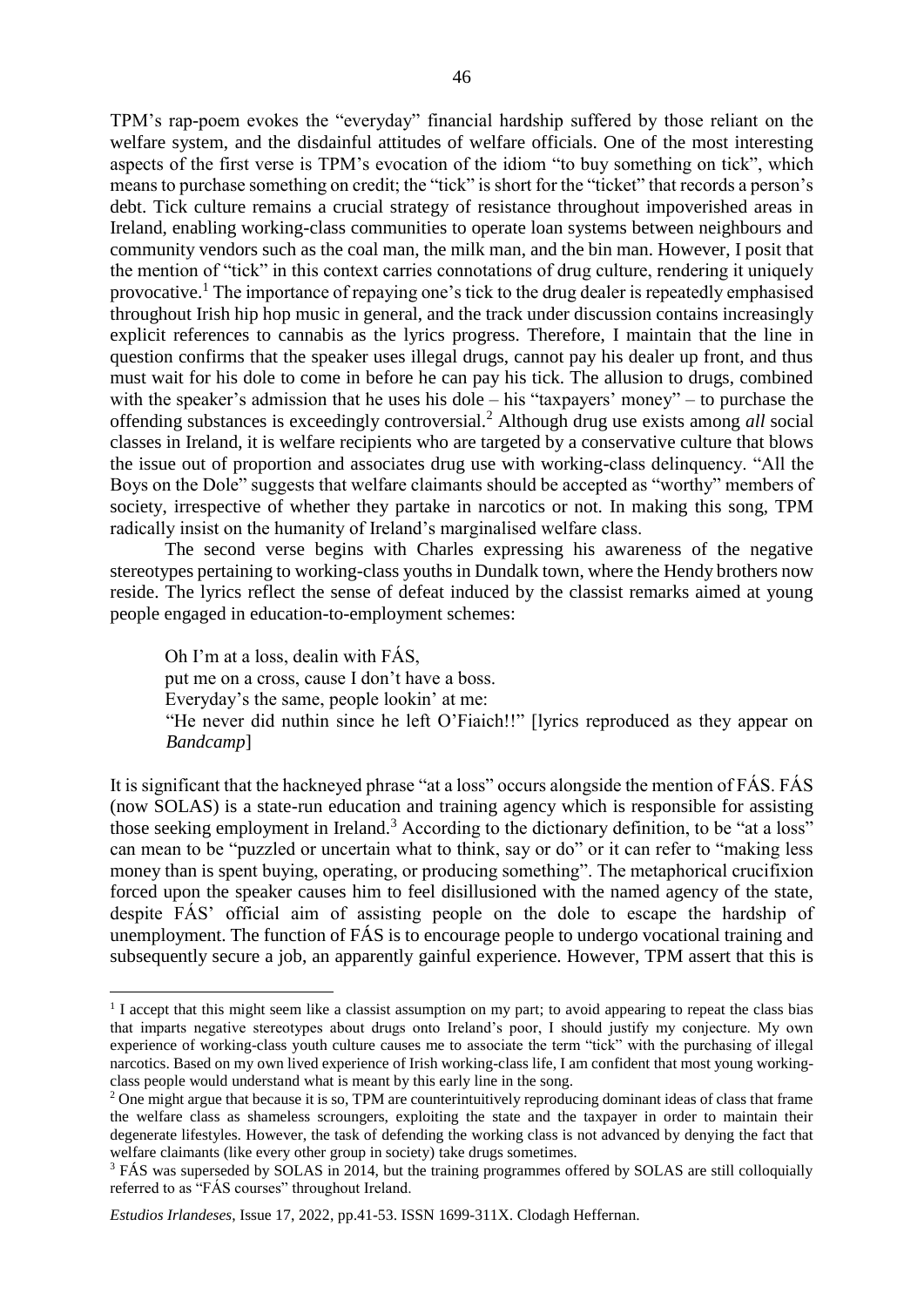not the case; rather, dealing with FÁS will result in one being "at a loss". While they may not be any worse off financially, their dignity will be "lost", which TPM imply is worse than being "at a loss" for money as a result of not having a job. Shusterman notes how rap has been "condemned as superficial because of its simplistic semantic structures", including the genre's characteristic use of hackneyed phrases, clichés, and proverbs (2000: 223). He argues that the use of these phrases in rap music is subversive and artistically admirable, recognising how they "acquire new meanings which not only depart from but challenge the clichés of cultural thought" (Shusterman 2000: 224). In this way, TPM have successfully appropriated a hackneyed phrase to reflect a working-class viewpoint which is at odds with the opinion of FÁS held by the organisation's government funders. TPM decisively reject the notion that FÁS operates as a positive force for improving the lives of the unemployed and the state of Irish society overall. Rather, FÁS is presented as an oppressive force, and the social stigma associated with being one of its users causes the speaker to become the target of hostile stares and judgemental gossip: "Everyday's the same, people lookin' at me: / 'He never did nuthin since he left Ó'Fiaich!!'". In this instance, TPM use the device of quotation to emphasise the extent to which better-off people fail to understand the experience of unemployment. The quote indicates the speaker's awareness of how "taxpaying" members of society perceive welfare claimants as lazy and unambitious. This second verse of the track also recalls Rollefson's assertion that "Irish artists have reterritorialized, indigenized, and ultimately found themselves in and through hip hop", emphasising that Irish rap's "power [is] found through introspection and centred in/on local traditions and concerns, not taken on an appropriative or assimilative act" (2017: 232-33). For example, the reference to  $\acute{O}$ 'Fiaich College, an institute of further education in Dundalk, reflects how hip hop artists prioritise the inclusion and representation of the local in their lyrics, thereby enabling them to produce music that can resonate with the community which the lyrics describe.

In the lines that follow, the speaker expresses his realisation that the view of him as "never [doing] nuthin" is vapid and classist. When he decides that he is "not gonna listen to [their] shite", he gains the confidence and agency to assert the humanity of himself and his working-class peers:

I don't have a job, but I have a soul! Its for the boys on the FÁS course, the boys on the dole!

These lines epitomise the characteristic spirit of collectivism that so often occurs in workingclass poetry. Through banding together with the other unemployed young men in the town, the speaker is empowered to reject the snobbery of both his middle-class neighbours and the welfare agency staff, described by Andrew in the third verse: "Always callin' my phone in your snotty tone / givin me lip atop your glass throne." The camaraderie of the working-class youths who have been marginalised by the system ignites an indestructible attitude of defiance in the speaker, compelling him to dedicate his very soul to the other boys on the dole. Following this, the lyrics become increasingly audacious, with more unambiguous references to the communal practice of smoking cannabis:

I'm not bendin' for you, rather blaze at home, with the boys on the FÁS course, the boys on the dole!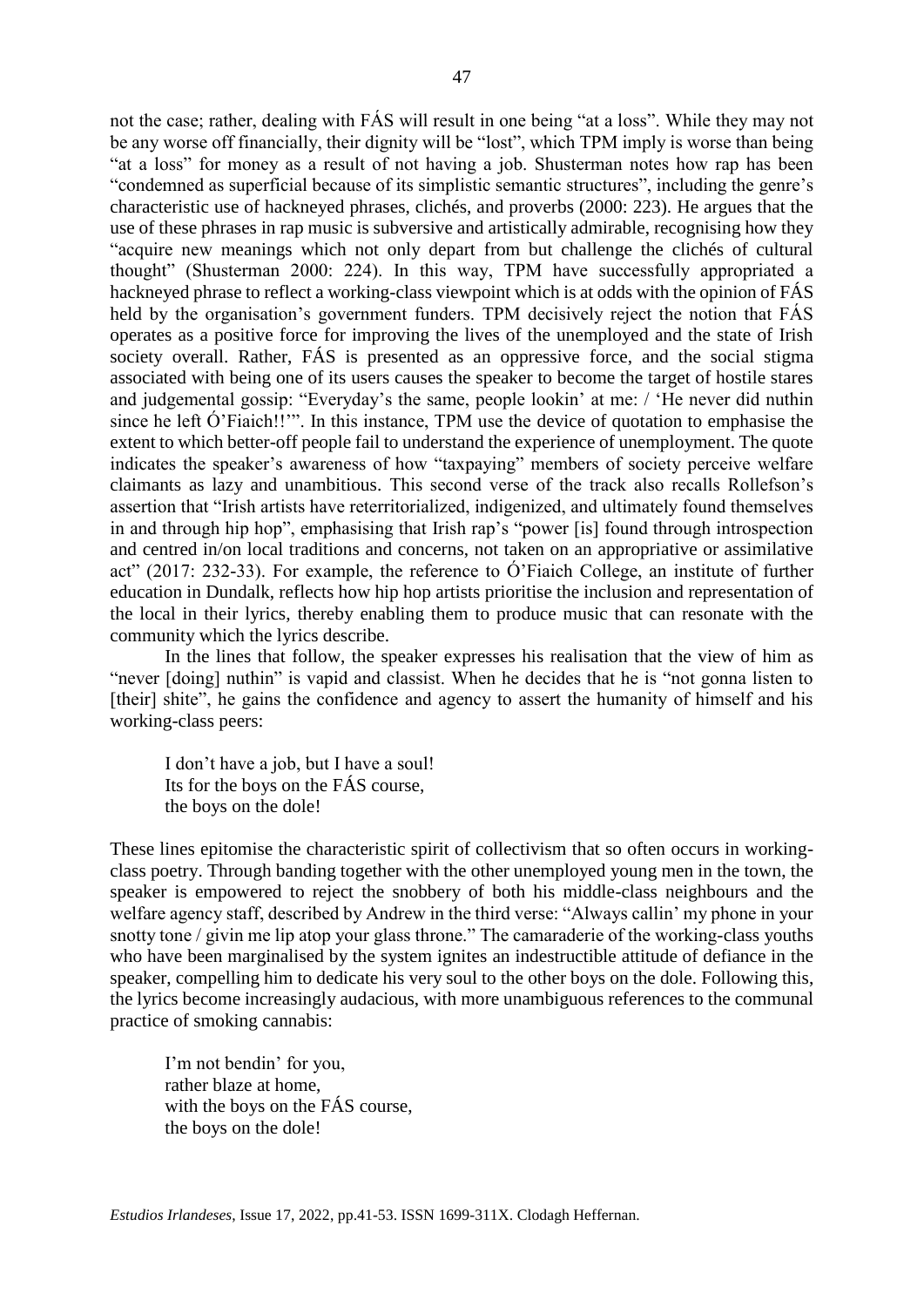The dialogic use of the word "you" here functions to address both the bigoted members of the middle class and the forces of welfare officialdom who create and uphold unfavourable ideas about welfare claimants. The track appeals to working-class audiences through TPM's unapologetic and humorous elevation of working-class life above middle-class propriety. TPM's address to those who pine for their "taxpayers' money" is seditiously comical, with the boys' habit of "blazing" and refusal to "bend" showing their defiance of the prejudice of others. The ending of the song pushes this celebratory defiance even further as TPM encourage others to join in on their illicit fun and exhibit their working-class identity with shameless pride:

Come and join our little scene, bring a hefty bag of green, and raise a flag, up a pole for the boys on the FÁS course, the boys on the dole!

Ultimately, the track casts off the classism of anti-welfare sentiment, creating a counternarrative that insists that welfare recipients are "NOT worthless" regardless of their employment statuses or lifestyle choices.

## *TPM Don't Have Your Money* **(2020)**

When asked for a comment ahead of the 2020 political General Election in Ireland, TPM told the media that they were encouraging the public to "use [their] vote to fuck Fine Gael and Fianna Fáil out of the place" (cited in *Hotpress* 2020). "TPM Don't Have Your Money" was released two weeks before the vote. The self-described "anti-landlord anthem supporting welfare cheats" offers a salient rationale for why the aforementioned establishment parties "shouldn't be elected", but metaphorically (I think) "should be shot" ("TPM Don't Have Your Money", *Bandcamp*). The track recalls Justin A. Williams' view that "hip hop is a dialogue, a conversation, both with itself and outside forces" that can act as an "inspiring and empowering force" which exerts its influence on grassroots movements, political campaigns, and protests (2015: 1-3). TPM attempted to hamper Fine Gael's chances of re-election to government by reminding the electorate of the party's infamous anti welfare fraud campaign of 2017, which encouraged the public to report suspected "welfare cheats" to the authorities. This is directly mentioned in the first verse:

The rent goes up, the wages stay steady You're watching Fine Gael ads on the telly They're telling you all about welfare cheats Be careful now child, what you choose to believe.

The 2017 campaign, entitled "Welfare Cheats, *Cheat Us All*" (original emphasis), was instigated by Fine Gael's Leo Varadkar in his capacity as Minister for Social Protection. By the time the song was released, Varadkar was the party leader of Fine Gael and the Taoiseach (Prime Minister) of Ireland.

During the "Welfare Cheats" campaign, Varadkar caused widespread consternation by stating that he sought to stand up for "the people who get up early in the morning" (cited in Devereux and Power 2019: 348). In their accomplished Gramscian analysis of the political/social ramifications of the "Welfare Cheats" initiative, Eoin Devereux and Martin J. Power astutely unpack the classist dimension of Varadkar's remark: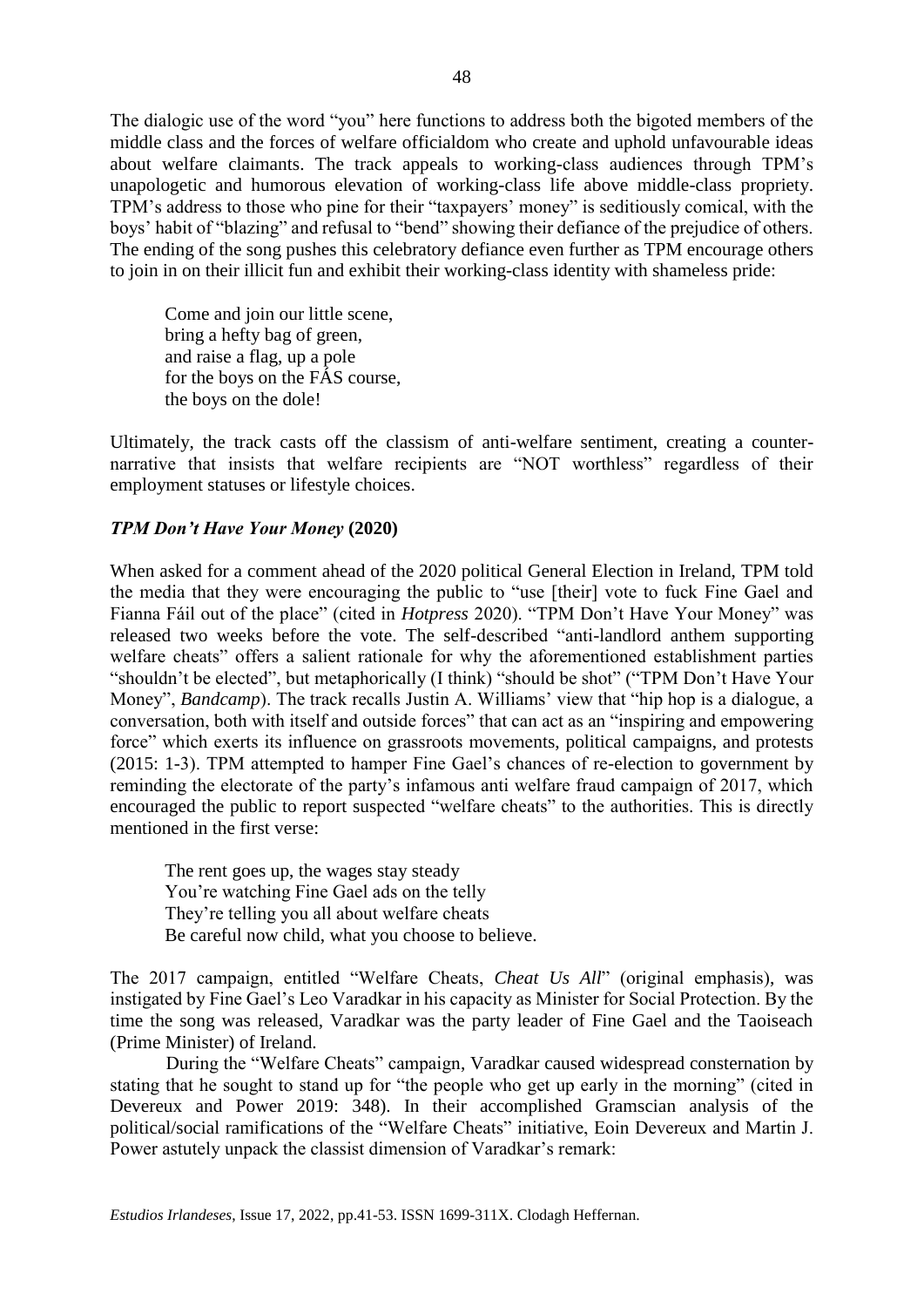His use of this carefully chosen phrase – with its intimations of 'deservedness'/ 'undeservedness' – in his leadership campaign was revealing in that it was not only a coded message to his supporters within the Fine Gael party; it was also a way of identifying (and othering) those members of Irish society that he, and thus by extension Fine Gael, do *not* represent (original italics). (2019: 348)

The first lines of "TPM Don't Have Your Money" evoke Varadkar's comment through a sly indirect reference. TPM sarcastically poke fun at the notion that welfare claimants are lazy drains on society, while also pointing out to the electorate that much more sinister corruption is carried out by Ireland's elites:

I'm waken up around 10 o'clock Scratch my hole and then I flick my snots I take  $\epsilon$ 100 out of the tax pool But that's all the harm I'm going to do to you The other prick gets up at 6am Drives his beamer to Dublin To the KBC bank, he walks in Starts committing crimes with a ballpoint pen. [Lyrics reproduced as they appear on *Genius.com*]

The message is that the man who rises early to drive his luxury car to his high-flying career is an unscrupulous "prick" who abuses his power in order to benefit the higher social class to which he belongs, while more vulnerable members of society are left in the dirt: "Kicks some pensioner out of their house / The tax form, it never got filled out". Through parodying the stereotype of the welfare recipient who sleeps in in the mornings and alluding to the unprincipled activities of the early-riser, TPM argue that collecting the dole is a far lesser crime than exploiting a privileged position. In doing so, TPM divert public scrutiny onto the capitalist class and away from the unemployed population. Given the widespread outrage that Varadkar's remark caused in disadvantaged communities, it is perhaps unsurprising that TPM are not the only working-class MCs to have used it as subversive lyrical material. For example, Dublin rapper Nugget explains how "Leo says 'get up early, start making it work' / That's the voice of talk to put the blame on the poor" ("Stand Up"). Shusterman emphasises how rap's oppositional politics are expressed through intertextual samples of music and lyrics found in other songs, as well as through "[appropriating] non-musical content, such as media news reports and fragments of speeches" (2000: 205). Both TPM and Nugget take a public statement by a widely disliked political figure (certainly in working-class Ireland) and use it to take aim at the forces which, as TPM explain in their track, encourage "class war" by "[pitting] the poor against the poor".

"TPM Don't Have Your Money" is characteristically cheeky in tone and subject matter, with both MCs irreverently proclaiming to be "real welfare cheats" who "[get their] money on a Monday / And then it's cash in the claw every other day". As Andrew says, they "don't get enough" to live on from their dole money; therefore, they unabashedly admit to partaking in off-the-books work, a practice evidently considered scandalous by Varadkar and his ilk. The practice of claiming Jobseeker's Allowance (thereby declaring yourself to be "fit for and seeking work") while simultaneously working illegally is a topic which frequently sparks outrage in the right-wing press. This particular mode of "deception" is too often applied to welfare-reliant communities as a whole, representing one of the major stereotypes surrounding welfare claimants in Ireland. In "TPM Don't Have Your Money", the speakers' intrepid admission to being "real welfare cheats" reflects Rollefson's observation that hip hop music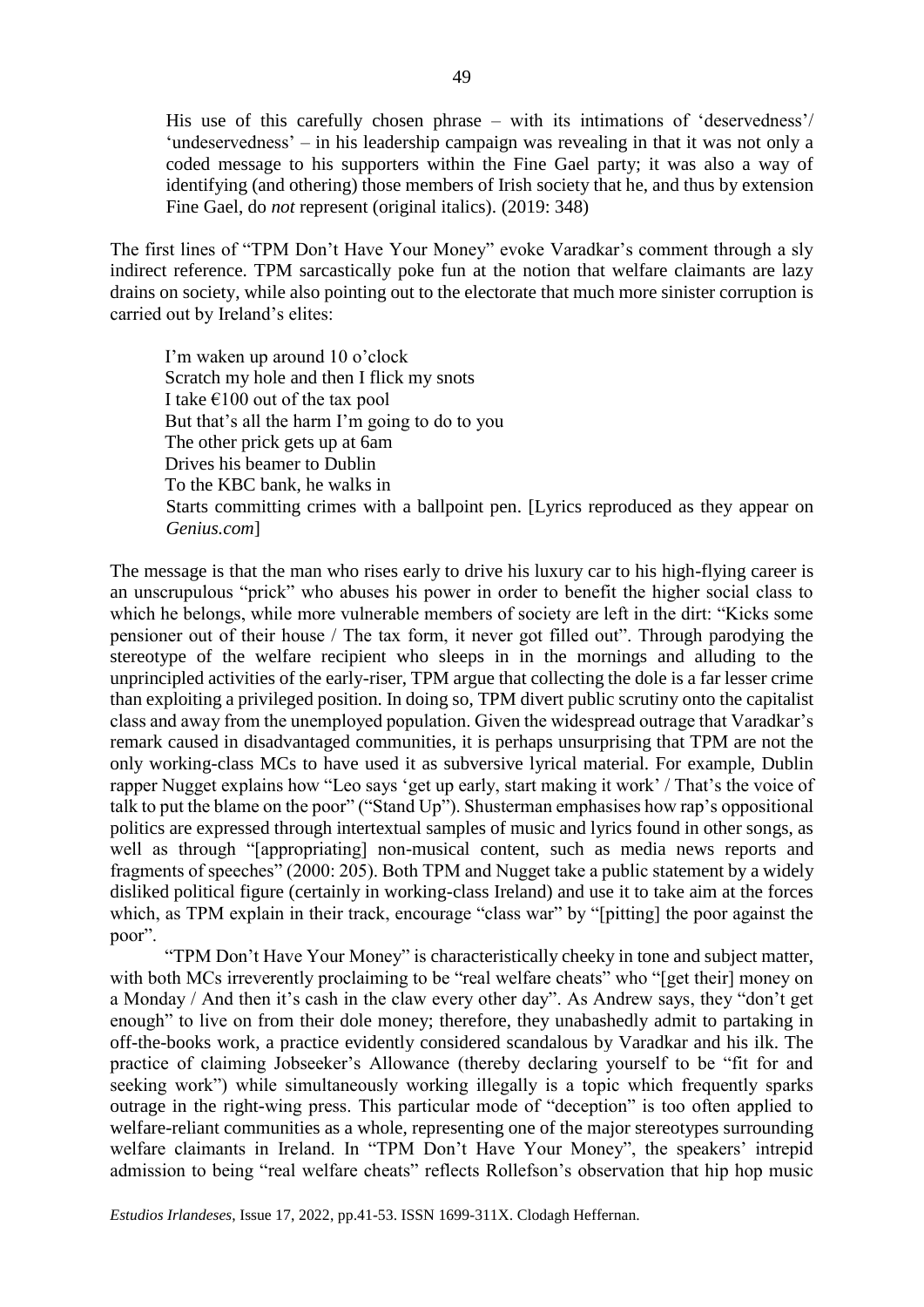and culture involves "high-stakes inversional practices wherein stereotypes must be inhabited and animated before they can even be addressed as stereotypes" (2017: 228). The prideful tone as the boys address the establishment parties and their middle-class voters is abhorrent by the standards of bourgeois decorum, with the swear word reflecting stereotypical working-class speech patterns that those in higher social stratums might consider to be uncouth: "Well you can cry all you want, I don't give a Fine/Fianna fuck / It's not my fault that in debt you're stuck". The manner in which TPM deliver the news that they "don't give a fuck" about the adversities facing Ireland's capitalist class represents an inverse form of classic hip hop braggadocio. Fernando Orejuela suitably describes this defining characteristic of rap lyrics and hip hop style:

The boast is another African American narrative form that celebrates oneself, usually by bragging about one's prowess and riches (real or exaggerated). The boast amplifies reality, sometimes testing the boundaries of believability. The impact is one of surprise; the boaster's exaggerations exude freshness, humor, and shock. (2015: 48)

In this instance, TPM's are using a shocking rhyming strategy to boast about their utter indifference to the opinions held by the Irish political establishment regarding people on the dole. The fricative alliteration ("Fine/Fianna fuck") produces an effect that is at once catchy, comedic, and controversial. Clearly, this can be attributed to the combination of a swear word (which is inherently taboo in "polite" society) with clever wordplay that instantly evokes both Fine Gael and Fianna Fáil, Ireland's two main centre-right political parties. Unlike in the majority of hip hop boasts, the Hendy brothers are not boasting about their wealth or status in "TPM Don't Have Your Money". Rather, the boast is rooted in a certain gritty pride that comes with having nothing and carrying on anyway, or rather, having nothing but working-class solidarity, which emboldens TPM to defiantly let the upper classes know exactly what they think of them.

TPM's use of "you" here is an example of how rap commonly uses personal pronouns as one of its "polemical strategies", as Shusterman suggests, with the song being "structured on the opposition between 'you' and 'us'" (2000: 227). In a society where many accept it as "common sense" that welfare recipients are feckless cheats, it is shocking for those on the dole to come out and say it about themselves directly. TPM's self-deprecating humour subversively calls attention to the way that anti-welfare discourse functions to bring shame onto the welfare class, effectively repurposing this rhetoric to challenge and deconstruct the classist ideology at its core. Ultimately, "TPM Don't Have Your Money" creates a counter-narrative that insists that it is "not the dole that has the country bust", but rather that the blame for Ireland's economic problems rests squarely on the shoulders of the capitalist class. This is best articulated by Charles in the last verse:

If you've got a problem, open your eyes We're not the people that you need to despise Let's think for a minute, go after the facts Go after Apple cause they never pay tax (*wankers, Apple are cunts*) And the government don't think that this is a crime And they can't afford to pay the nurses for their time Cheated your mammies, cheated your daddies The rich are cunts, the poor aren't the baddies.

This aligns with TPM's media statement that the government "make people look any way except up":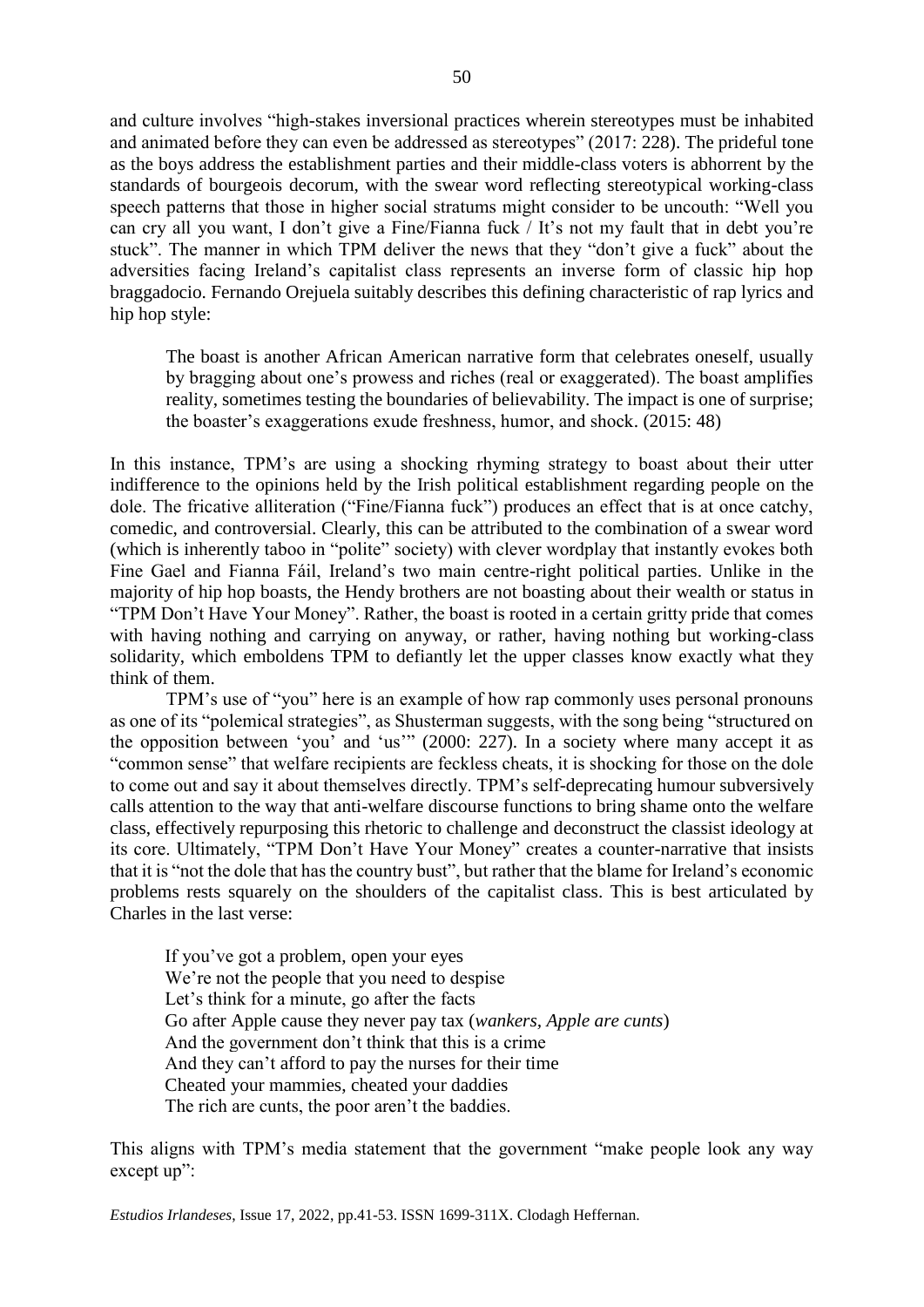It causes hate against immigrants and people on the dole, which is exactly what the government want. It's so painfully obvious that the people screwing you out of a better quality of life are not the other poor people, but the people with everything. (cited in *Hotpress* 2020)

In no uncertain terms, the final verse hammers home the idea that the real "cheaters" are the people in the top echelons of society who are "too greedy to know when to stop", not people on the dole who supplement their meagre state allowances through doing odd jobs on the sly, jobs which would hardly be phenomenally well paid anyway. As another Irish MC (Kojaque) puts it, it is those who "give tax breaks to smarmy fuckers in the grey suits" who are at fault ("White Noise"). The lyrics of "TPM Don't Have Your Money" succinctly echo the grievances that are routinely aired by the working-class in their conversations, and TPM's defiant clapback to anti-welfare discourse represents a verbal victory for Irish welfare recipients.

#### **Conclusion**

Throughout this article, I have demonstrated how Irish hip hop forms an important part of the Irish working-class poetics of defiance. Much like many working-class Irish poets who write in the lyric mode, working-class hip hop MCs are producing rap-poems that scathingly oppose both the way that the social welfare system operates and the demeaning ideas about the welfare class that pervade throughout Irish society. Louth's TPM exemplify the political quality of Irish hip hop, and the two tracks that I have analysed here are poetically composed to protest the ideology of anti-welfare hegemony. Their lyrics indicate a resolute commitment to the values of community, verbally attacking the idea that welfare claimants are "worthless" through delivering defiant counter-narratives with nuance and skill. Through a considerable use of humour, swearing, arguing, and generally breaking the rules of polite society, TPM knowingly inflame those who loudly despise welfare claimants who (in their view) abuse middle Ireland's precious "taxpayers' money". More importantly though, TPM's raps stand up for marginalised young people in Ireland, fostering a space where "all the boys on the dole" can feel empowered to enjoy life, protest the system, and refuse to "give a Fine/Fianna fuck".

## **Works Cited**

- "At A Loss." *Oxford Languages*, Oxford University Press, 2021, [https://www.lexico.com/definition/at\\_a\\_loss. Accessed 1 Aug. 2021.](https://www.lexico.com/definition/at_a_loss.%20Accessed%201%20Aug.%202021)
- Coleman Music Official. "Crisis Coleman." *YouTube*, rap by Coleman, 22 Feb. 2016, [https://www.youtube.com/watch?v=P9RxnYRr8Hs.](https://www.youtube.com/watch?v=P9RxnYRr8Hs)
- Deis, Christopher (2015). "Hip-hop and Politics." *The Cambridge Companion to Hip-Hop*, edited by Justin A. Williams. Cambridge: Cambridge University Press. 192-205.
- Devereux, Eoin and Martin J. Power (2019). "Fake news? A Critical Analysis of the 'Welfare Cheats, *Cheat Us All*' Campaign in Ireland." *Critical Discourse Studies* 16: 347-62. [https://doi-org.ucc.idm.oclc.org/10.1080/17405904.2019.1568898.](https://doi-org.ucc.idm.oclc.org/10.1080/17405904.2019.1568898)
- Freyne, Patrick (2021). "The Mary Wallopers: 'Folk was never supposed to be safe'." (January 5). [https://www.irishtimes.com/culture/music/the-mary-wallopers-folk-was-never](https://www.irishtimes.com/culture/music/the-mary-wallopers-folk-was-never-supposed-to-be-safe-1.4525357#:~:text=The%20Mary%20Wallopers%20have%20played,how%20subversive%20folk%20actually%20is.&text=%E2%80%9CFolk%20was%20never%20supposed%20to%20be%20safe%20music)[supposed-to-be-safe-](https://www.irishtimes.com/culture/music/the-mary-wallopers-folk-was-never-supposed-to-be-safe-1.4525357#:~:text=The%20Mary%20Wallopers%20have%20played,how%20subversive%20folk%20actually%20is.&text=%E2%80%9CFolk%20was%20never%20supposed%20to%20be%20safe%20music)

[1.4525357#:~:text=The%20Mary%20Wallopers%20have%20played,how%20subversi](https://www.irishtimes.com/culture/music/the-mary-wallopers-folk-was-never-supposed-to-be-safe-1.4525357#:~:text=The%20Mary%20Wallopers%20have%20played,how%20subversive%20folk%20actually%20is.&text=%E2%80%9CFolk%20was%20never%20supposed%20to%20be%20safe%20music)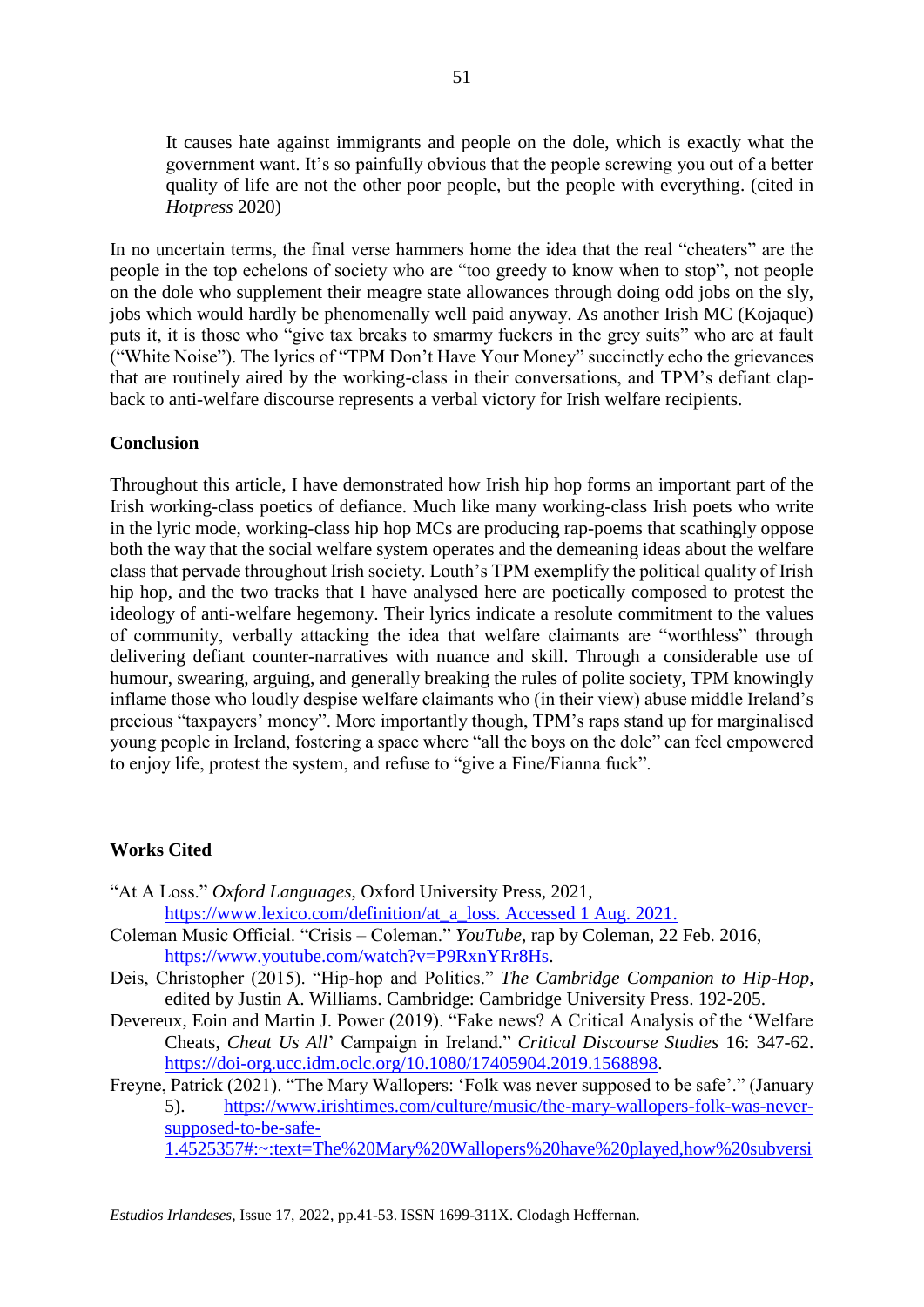[ve%20folk%20actually%20is.&text=%E2%80%9CFolk%20was%20never%20suppos](https://www.irishtimes.com/culture/music/the-mary-wallopers-folk-was-never-supposed-to-be-safe-1.4525357#:~:text=The%20Mary%20Wallopers%20have%20played,how%20subversive%20folk%20actually%20is.&text=%E2%80%9CFolk%20was%20never%20supposed%20to%20be%20safe%20music) [ed%20to%20be%20safe%20music.](https://www.irishtimes.com/culture/music/the-mary-wallopers-folk-was-never-supposed-to-be-safe-1.4525357#:~:text=The%20Mary%20Wallopers%20have%20played,how%20subversive%20folk%20actually%20is.&text=%E2%80%9CFolk%20was%20never%20supposed%20to%20be%20safe%20music)

- Kojaque (2018). "White Noise." *Genius*, [https://genius.com/Kojaque-white-noise-lyrics.](https://genius.com/Kojaque-white-noise-lyrics) Accessed 17 July 2021.
- McDermott, Michael (2019). "Nice and Hendy: Charles and Andrew Hendy TPM." *Totally Dublin* (July 17). [Nice and Hendy: Charles and Andrew Hendy -](https://www.totallydublin.ie/music/music-features/nice-and-hendy-charles-and-andrew-hendy-tpm/) TPM (totallydublin.ie).
- Moulden, John (2018). "Sub-Literatures?: Folk Song, Memory and Ireland's Working Poor." *A History of Working-Class Writing*, edited by Michael Pierse. Cambridge: Cambridge University Press. 102-21.
- "Musicians on the General Election: TPM 'It's time for change, and neither Fianna Fáil nor Fine Gael will make it.'" *Hotpress*, 24 Jan. 2020, [https://www.hotpress.com/music/irish-musicians-general-election-tpm-say-time](https://www.hotpress.com/music/irish-musicians-general-election-tpm-say-time-change-neither-fianna-fail-fine-gael-will-make-22801562)[change-neither-fianna-fail-fine-gael-will-make-22801562.](https://www.hotpress.com/music/irish-musicians-general-election-tpm-say-time-change-neither-fianna-fail-fine-gael-will-make-22801562) Accessed 17 July 2021.
- Nugget. "Stand Up Nugget." *YouTube*, rap by Nugget and uploaded by Focus Ireland, 1 April. 2018, [https://www.youtube.com/watch?v=PfmFayQzuBI.](https://www.youtube.com/watch?v=PfmFayQzuBI)
- Ogbar, Jeffrey O.G. (2007). *Hip-Hop Revolution: The Culture and Politics of Rap*. Lawrence: University Press of Kansas.
- Orejuela, Fernando (2015). *Rap and Hip Hop Culture.* Oxford: Oxford University Press.
- Rollefson, Griffith J. (2017). *Flip the Script: European Hip Hop and the Politics of Postcoloniality*. Chicago: University of Chicago Press.
- Rollefson, Griffith J. (2021). "Hip Hop Interpellation: Rethinking Autochthony and Appropriation in Irish Rap." *Made in Ireland: Studies in Popular Music*, edited by Áine Mangaoang, John O'Flynn, Lonán Ó Briain. New York: Routledge. 224-35.
- Rose, Tricia (2008). *The Hip Hop Wars: What We Talk About When We Talk About Hip Hop – and Why It Matters*. New York: Basic Books.
- Pate, Alexs (2010). *In the Heart of the Beat: The Poetry of Rap*. Rowman & Littlefield.
- ScaryÉire n.d. "Scary Eire The Dole Q." *YouTube*, rap by ScaryÉire and uploaded by
	- YouTuber user gsmithEIDW. [https://www.youtube.com/watch?v=tiSDF1bT59A.](https://www.youtube.com/watch?v=tiSDF1bT59A)
- Shusterman, Richard (2000). *Pragmatist Aesthetics: Living Beauty, Rethinking Art*. Lanham: Rowman and Littlefield.
- TPM. "All the Boys on the Dole." 2015. *Bandcamp*, [https://tpmlaws.bandcamp.com/album/all-the-boys-on-the-dole.](https://tpmlaws.bandcamp.com/album/all-the-boys-on-the-dole) Accessed 17 July 2021.

TPM. "TPM Don't Have Your Money." 2020. *Bandcamp*, [https://tpmlaws.bandcamp.com/track/tpm-dont-have-your-money.](https://tpmlaws.bandcamp.com/track/tpm-dont-have-your-money) Accessed 17 July 2021.

- TPM. "TPM Don't Have Your Money." 2020. *Genius*, [https://genius.com/Tpm-ie-tpm-dont-have-your-money-lyrics.](https://genius.com/Tpm-ie-tpm-dont-have-your-money-lyrics) Accessed 17 July 2021.
- Wee Goose. "Another Day in Belfast." 2019. *Genius*, [https://genius.com/Wee-goose-another-day-in-belfast-lyrics.](https://genius.com/Wee-goose-another-day-in-belfast-lyrics) Accessed 17 July 2021.
- Williams, Justin A. (2015). "Introduction: The Interdisciplinary World of Hip-Hop Studies." *The Cambridge Companion to Hip-Hop*, edited by Justin A. Williams. Cambridge: Cambridge University Press. 1-8.

Received: 1 November 2021 Final version accepted: 2 February 2022

*Estudios Irlandeses*, Issue 17, 2022, pp.41-53. ISSN 1699-311X. Clodagh Heffernan.